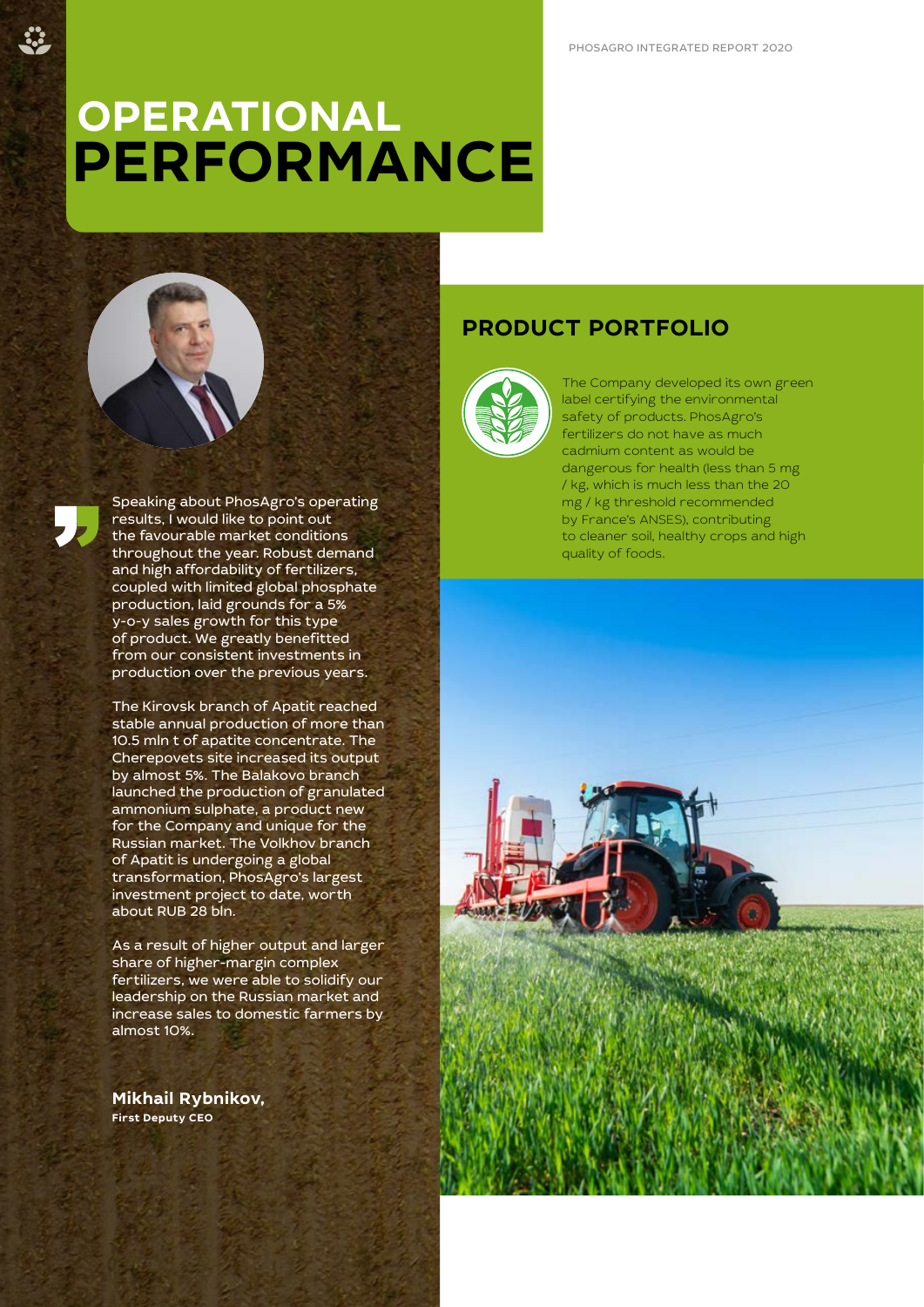## **Today, PhosAgro's portfolio includes**

Ø **52 fertilizer grades**

**12 including 12 with micronutrients.** 



PhosAgro is the only producer of liquid nitrogen-phosphorus fertilizers in Russia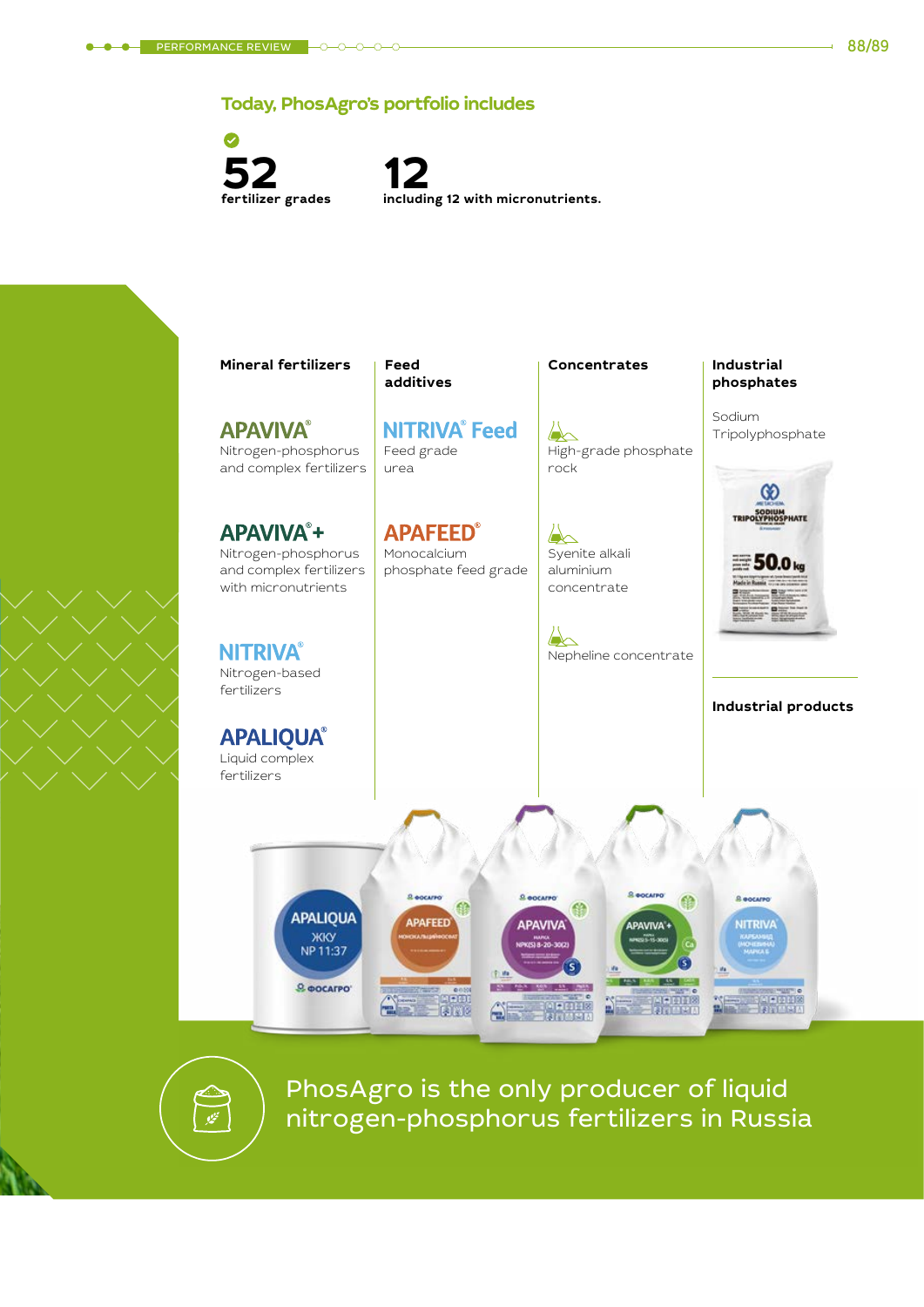# **UPSTREAM AND DOWNSTREAM**

Apatit's Kirovsk branch mines, beneficiates and processes apatitenepheline ore into phosphate rock and nepheline concentrate. Apatit is the world's largest producer of high-grade phosphate rock and Russia's only producer of nepheline concentrate.

### **UPSTREAM**

PhosAgro has its own deposits of apatite-nepheline ore, which is unique in terms of its environmental friendliness and safety. Its feedstock reserves are of igneous origin, and so they do not have concentrations of toxic heavy metals. PhosAgro's own deposits of apatite-nepheline ore ensure 100% self-sufficiency when it comes to the production of phosphate rock (apatite concentrate extremely rich in P2O5). The mine life of the Company's resource base is estimated at around 60 years.

The branch develops six Khibiny deposits: Kukisvumchorr, Yukspor, Apatitovy Cirque, Rasvumchorr Plateau, Koashva and Njorkpahk.

#### Further development

of the Kirovsk branch depends on underground and open pit mining. The development of the raw material base is currently seen as a priority and PhosAgro's capital investments are focused on the construction of new mining facilities to replace the retired ones, increase in productivity, as well as upgrade and purchase of equipment.

#### **PhosAgro ore reserves as at 1 January 2021**

| <b>Deposit</b>      | Balance reserves, kt<br>(A+B+C1+C2) | Average P <sub>2</sub> O <sub>s</sub> content,<br>$\%$ |
|---------------------|-------------------------------------|--------------------------------------------------------|
| Kukisvumchorr       | 368,549                             | 14.17                                                  |
| Yukspor             | 462,056                             | 13.98                                                  |
| Apatitovy Cirque    | 98.824                              | 13.82                                                  |
| Rasvumchorr Plateau | 88.569                              | 10.64                                                  |
| Koashva             | 748,634                             | 15.94                                                  |
| Njorkpahk           | 53.204                              | 13.87                                                  |
| Total               | 1,819,836                           | 14.65                                                  |

#### **Licences**

| <b>Mining licences</b>                             |                                                      |            |  |  |  |  |
|----------------------------------------------------|------------------------------------------------------|------------|--|--|--|--|
| Kirovsky mine                                      | Kukisvumchorr and Yukspor<br>deposits                | 31.12.2025 |  |  |  |  |
| Vostochny mine                                     | Koashva deposit                                      | 31.12.2038 |  |  |  |  |
|                                                    | Njorkpahk deposit                                    | 31.12.2063 |  |  |  |  |
| Rasvumchorrsky mine                                | Apatitovy Cirque and Rasvumchorr<br>Plateau deposits | 01.01.2024 |  |  |  |  |
| Vostochny / Rasvumchorrsky mine                    | Rasvumchorr Plateau deposit                          | 31.12.2021 |  |  |  |  |
| Geological survey, exploration and mining licenses |                                                      |            |  |  |  |  |
| Plot Plateau                                       |                                                      | 14.12.2040 |  |  |  |  |
| Iyolitovy Otrog deposit                            |                                                      | 01.02.2024 |  |  |  |  |

In 2020, the Company produced 37.55 mln t of apatite-nepheline ore, and it plans to increase the output to 41 mln t by 2027.

 $\bullet$ 

In 2020, the Company produced of apatite-nepheline ore

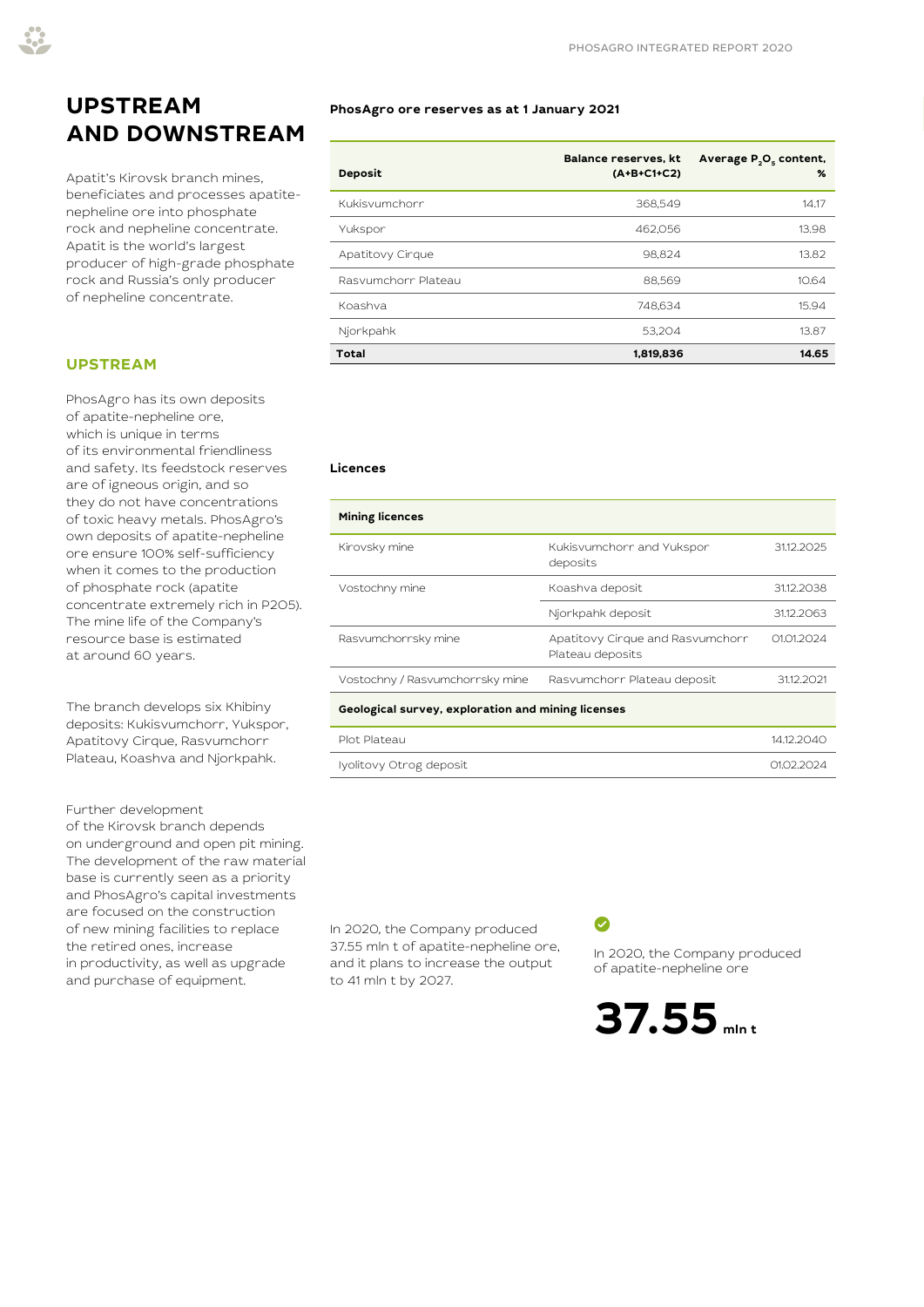- **•** In Q4 2020, a skip hoisting complex was commissioned at main shaft No. 1 with an annual design capacity of 3.4 mln t. The reconstruction included the replacement of shaft equipment as well as installation of a tipple bunker complex, a new headgear, and a modern hoist.
- **•** Construction and installation works at the crushing and delivery unit and haulage level +10 m of the Kukisvumchorr deposit entered the active stage following massive underground construction of 2016–2020.
- **•** In Q4 2020, Yukspor tunnel No. 1 was commissioned. Re-equipment included replacement of the assembled rails and sleepers, crushed-stone ballast, and trough gutters, raising the throughput of this railway section by doubling the train speed.
- **•** In December 2020, re-equipment of main shaft No. 2 reached the final stage – shaft equipment was fortified and and new solid conductors were installed to increase the reliability of ore drawing.
- **•** In 2020, investment projects for open-pit mining at the Koashva and Njorkpahk deposits included procurement of nine units of road machinery, 32 mining dump trucks, and three electro-hydraulic excavators.

#### **Key projects Technologies Technologies**

# $(3)$

#### **Remote underground drilling.**

An operator can manage several drilling rigs from an above-ground control centre. In 2020, the Kirovsk branch of Apatit expanded its fleet with four units and formed a large fleet of 14 remotely-operated drilling rigs. The Unified Control Centre located on the premises of the Kirovsky mine also operates two rigs drilling at the Rasvumchorr mine 7 km away.

#### **DOWNSTREAM**

#### **Production volume, kt**

| Item                  | 2018   | 2019   | 2020 plan | 2020 actual | Change<br>y-o-y, % | 2021 forecast |
|-----------------------|--------|--------|-----------|-------------|--------------------|---------------|
| Phosphate rock        | 10,067 | 10,507 | 10,500    | 10,541      | O.3                | 10,670        |
| Nepheline concentrate | 986    | 1.188  | 1,145     | 1,159       | (2.4)              | 1,148         |

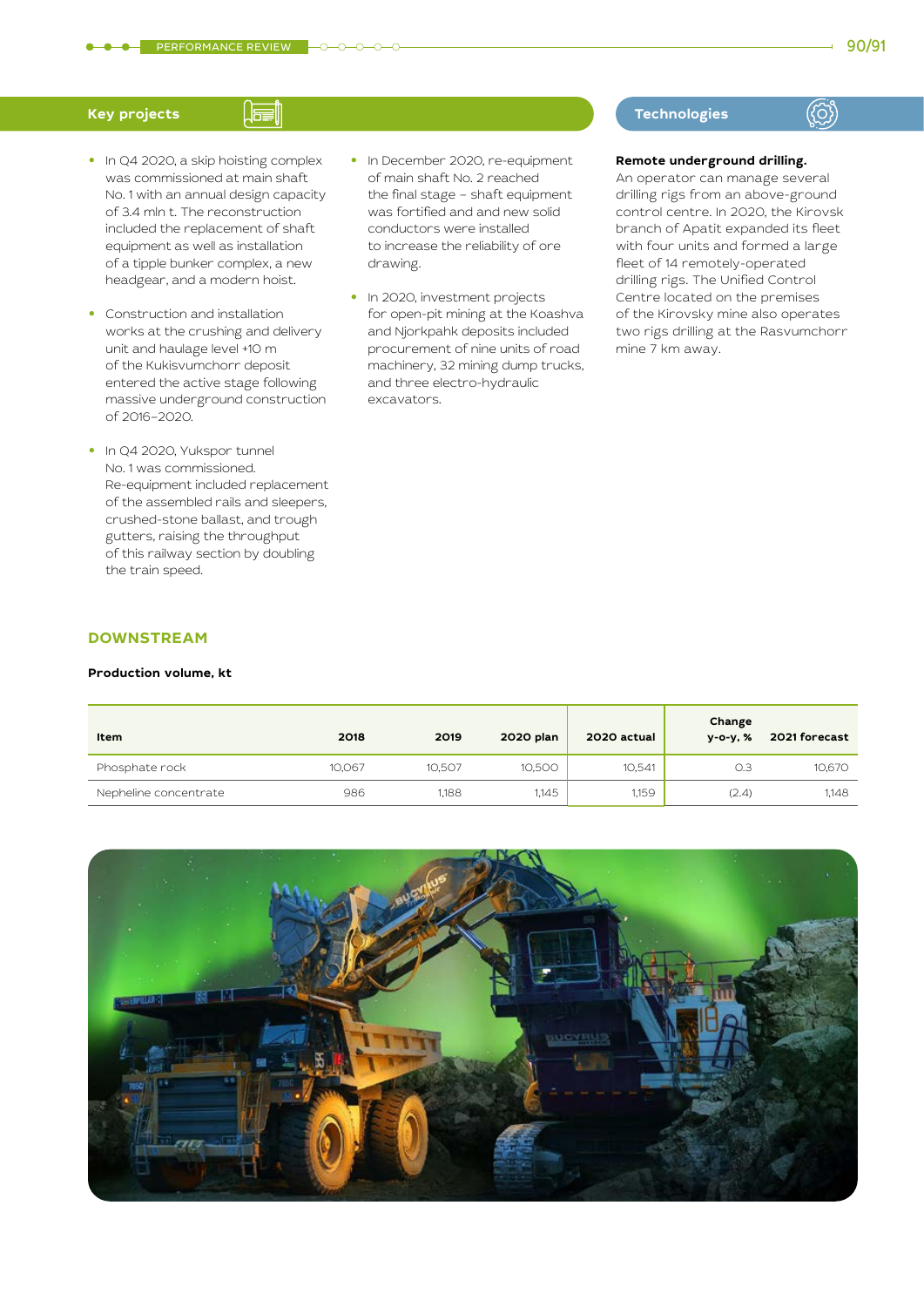# **PRODUCTION**

#### **PHOSPHATE-BASED FERTILIZERS**

#### **Phosphate-based fertilizer production, kt**

| Item         | 2018    | 2019    | 2020 plan | 2020 actual | Change y-o-y, % | 2021 forecast |
|--------------|---------|---------|-----------|-------------|-----------------|---------------|
| DAP/MAP      | 2.992.0 | 3,186.7 | 3,340.5   | 3,164.4     | (O.7)           | 3,562.4       |
| <b>NPK</b>   | 2.799.0 | 2.771.6 | 2,747.6   | 2,840.3     | 2.5             | 2,870.5       |
| <b>NPS</b>   | 422.0   | 644.3   | 680.8     | 928.9       | 44.2            | 793.1         |
| APP          | 216.5   | 193.4   | 224.0     | 205.8       | 6.4             | 219.8         |
| <b>MCP</b>   | 356.0   | 367.7   | 385.9     | 392.1       | 6.6             | 389.8         |
| <b>PKS</b>   | 67.0    | 93.0    | 87.1      | 46.4        | (50.1)          | 31.7          |
| <b>Total</b> | 6.853.0 | 7,256.8 | 7,465.9   | 7,577.9     | 4.4             | 7,867.3       |

In 2020, fertilizer production in the phosphate segment increased by 4.4% y-o-y due to higher productivity of the existing facilities making phosphoric acid and phosphate-based fertilizers.

Better performance was driven by technological and operational improvements in the production of phosphoric acid and major overhauls of the fertilizer facilities completed in late 2019.

### $\bullet$

fertilizer production in the phosphate segment increased by



#### **NITROGEN-BASED FERTILIZERS**

#### **Nitrogen-based fertilizers production, kt**

| Item              | 2018                     | 2019    | 2020 forecast | 2020 actual | Change y-o-y, % | 2021 forecast |
|-------------------|--------------------------|---------|---------------|-------------|-----------------|---------------|
| Ammonium nitrate  | 533.0                    | 566.4   | 671.9         | 691.5       | 22.1            | 668.0         |
| Urea              | 1.590.0                  | 1.684.1 | 1.640.8       | 1.679.1     | (O.3)           | 1.624.4       |
| Ammonium sulphate | $\overline{\phantom{m}}$ | 1.2     | 36.4          | 31.7        | 2.641.7         | 59.9          |
| <b>Total</b>      | 2,122.0                  | 2,251.8 | 2,349.1       | 2,402.3     | 6.7             | 2,352.3       |

In the nitrogen segment, production over 12 months of 2020 grew by 6.7% y-o-y due to the start of production of commercial ammonium sulphate and a 22.1% rise in ammonium nitrate output, to 691.5 kt. The increase is attributed to the launch of a new

facility for producing nitric acid (the main component of ammonium nitrate) and it reaching the design capacity, as well as completed works to support the existing nitric acid facilities and upgrade ammonium nitrate capacities.

# Ø

In the nitrogen segment, production over 12 months of 2020 grew by

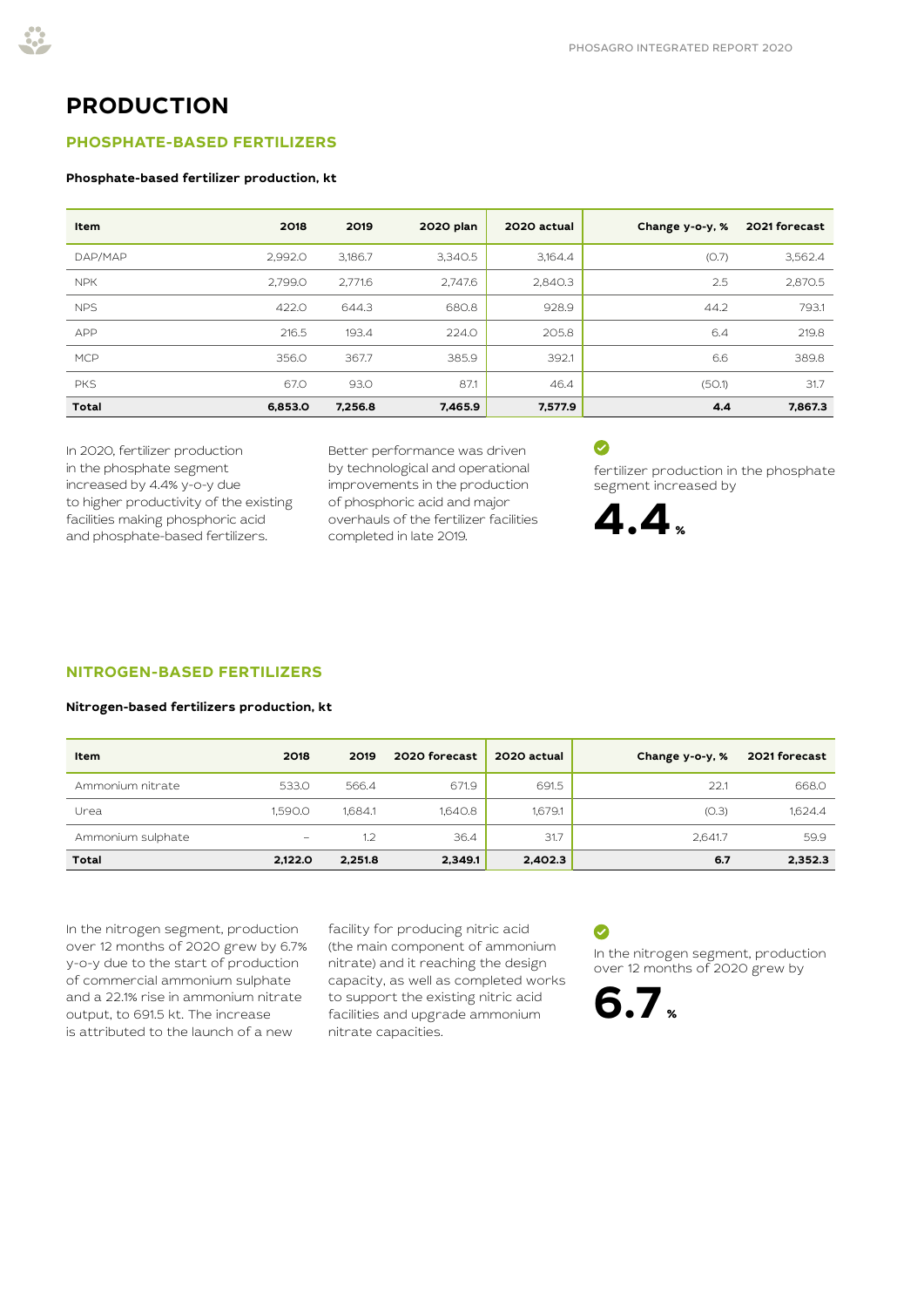#### **FEEDSTOCK, KT**

#### **Feedstock, kt**

| Item              | 2018     | 2019     | 2020 forecast | 2020 actual | Change y-o-y, % | 2021 forecast |
|-------------------|----------|----------|---------------|-------------|-----------------|---------------|
| Ammonia           | 1.866.0  | 1.930.1  | 1.936.1       | 1.970.3     | 2.1             | 1.905.8       |
| Phosphoric acid   | 2.546.2  | 2.684.0  | 2,761.7       | 2,716.8     | 1.2             | 2,916.7       |
| Sulphuric acid    | 5.731.7  | 6.123.0  | 6,855.2       | 6,815.6     | 11.3            | 7,376.6       |
| Ammonium sulphate | -        | 13.5     | 291.9         | 293.9       | 2.071.0         | 292.3         |
| <b>Total</b>      | 10.143.9 | 10.750.6 |               | 11,796.6    | 9.7             | 12.491.4      |

In 2020, the production of sulphuric acid went up by 11.3% y-o-y and amounted to 6.8 mln t. The significant increase was driven by pilot commissioning of the new sulphuric acid unit in Cherepovets in the middle of Q1 2020. With an annual design capacity of 1.1 mln t, it will make the Company more self-sufficient.

At the beginning of the year, PhosAgro brought the synthetic ammonium sulphate production unit in Cherepovets to full capacity (up to 300 ktpa) and will, consequently, more than halve the procurement

of ammonium sulphate from external suppliers. The sulphate is used in production of NPK(S) grades and, made in-house, will help bring down the production costs.

In 2020, the production of sulphuric acid increased by 11.3% y-o-y and amounted to 6.8 mln t. The surge was driven by:

**•** completion of a large-scale upgrade and re-equipment programme at the Cherepovets site;

- **•** completion of the next stage of upgrade of the mineral fertilizer capacities in Balakovo;
- **•** completion of the first stage of a modern phosphate-based fertilizer facility and construction of a power plant at Apatit's Volkhov branch;
- **•** synthetic ammonium sulphate facility in Cherepovets reaching its full capacity.

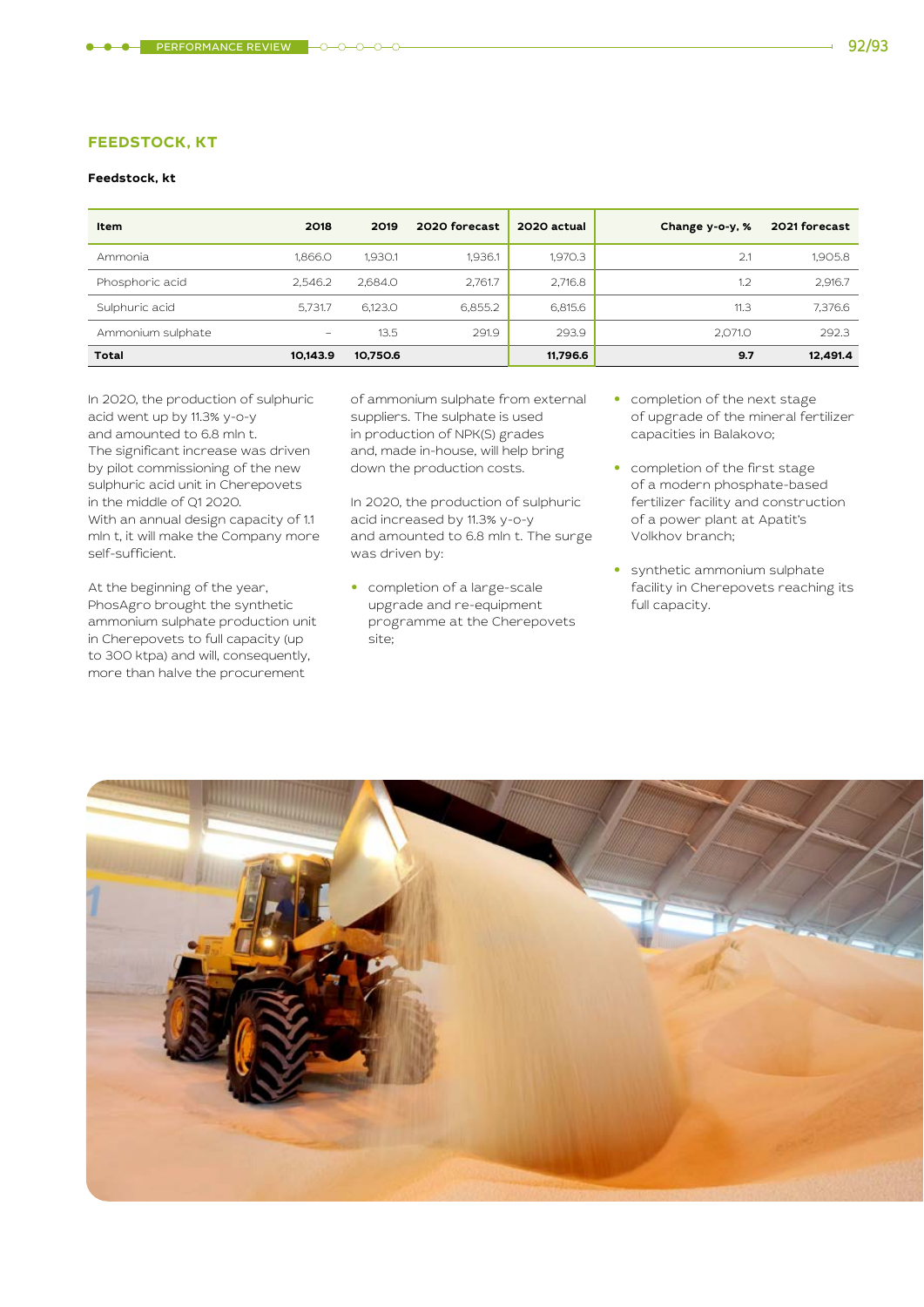#### <u>la j</u> **Key projects**

#### **Launch of SK-3300 sulphuric acid production line (Cherepovets)**

In Q1 2020, the Company began pilot operation of a new sulphuric acid plant in Cherepovets. With an annual design capacity of 1.1 mln t, it will make the Company more self-sufficient in terms of sulphuric acid.

#### **Synthetic ammonium sulphate facility reaching full capacity (Cherepovets)**

In early 2020, PhosAgro brought the synthetic ammonium sulphate production unit in Cherepovets to full capacity (up to 300 ktpa) and will, consequently, more than halve the procurement of ammonium sulphate

from external suppliers. The sulphate is used in production of NPK(S) grades and, made in-house, will help bring down the production costs.

Investments in the project

**~2.5 RUB bln**

#### **Development of the Volkhov branch of Apatit**

PhosAgro intends to build a new modern phosphate-based fertilizer facility and a power plant at Apatit's Volkhov branch. The project will involve the construction of an 800 ktpa sulphuric acid plant, a mineral fertilizer facility producing, among other things, water soluble MAP, warehouses for liquid ammonia and finished products, and a 25 MW heat and power plant.

In addition, the wet-process phosphoric acid capacities will be ramped up to 500 ktpa.

In October 2020, the Company began temporary production of NPS 16:20, with the intention to switch to МАР 12:52 in February 2021.

Investments in the project



The project is scheduled for completion **in 2023**





Investments in the project

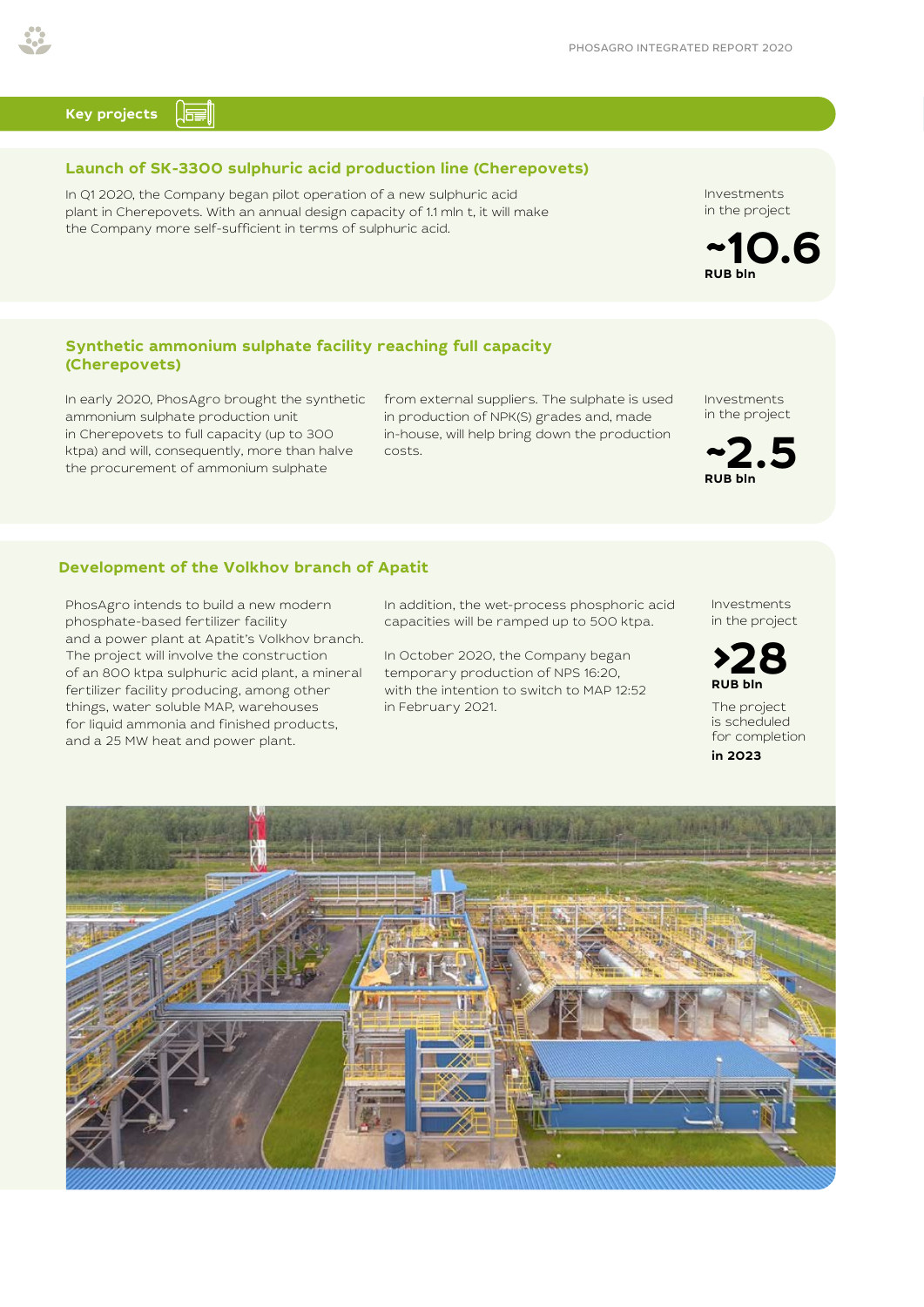#### ({ර}) **Technologies**

#### **SK-3300 sulphuric acid system, Cherepovets production facility**

O

The technology was developed **by NIUIF**, which also assisted with the project implementation.

The system was commissioned **in March 2020**.

Sulphuric acid is produced according to a short, eco-efficient, and energysaving process involving double contact double absorption, which is used by modern sulphuric acid facilities around the world.

#### **Benefits:**

- **•** quickly reaches design capacity;
- **•** reliable and easy to operate;
- **•** guarantees minimal exhaust of harmful gases into the atmosphere;
- **•** has minimum power consumption levels;
- **•** fitted with simple and reliable equipment;
- SO<sub>2</sub> conversion rate of 0.9980 and above;

**available technologies** or even exceed them.

All of the system's performance indicators are in line with **best** 

• total SO<sub>3</sub> absorption rate of 0.9999.

Its production capacity stands at

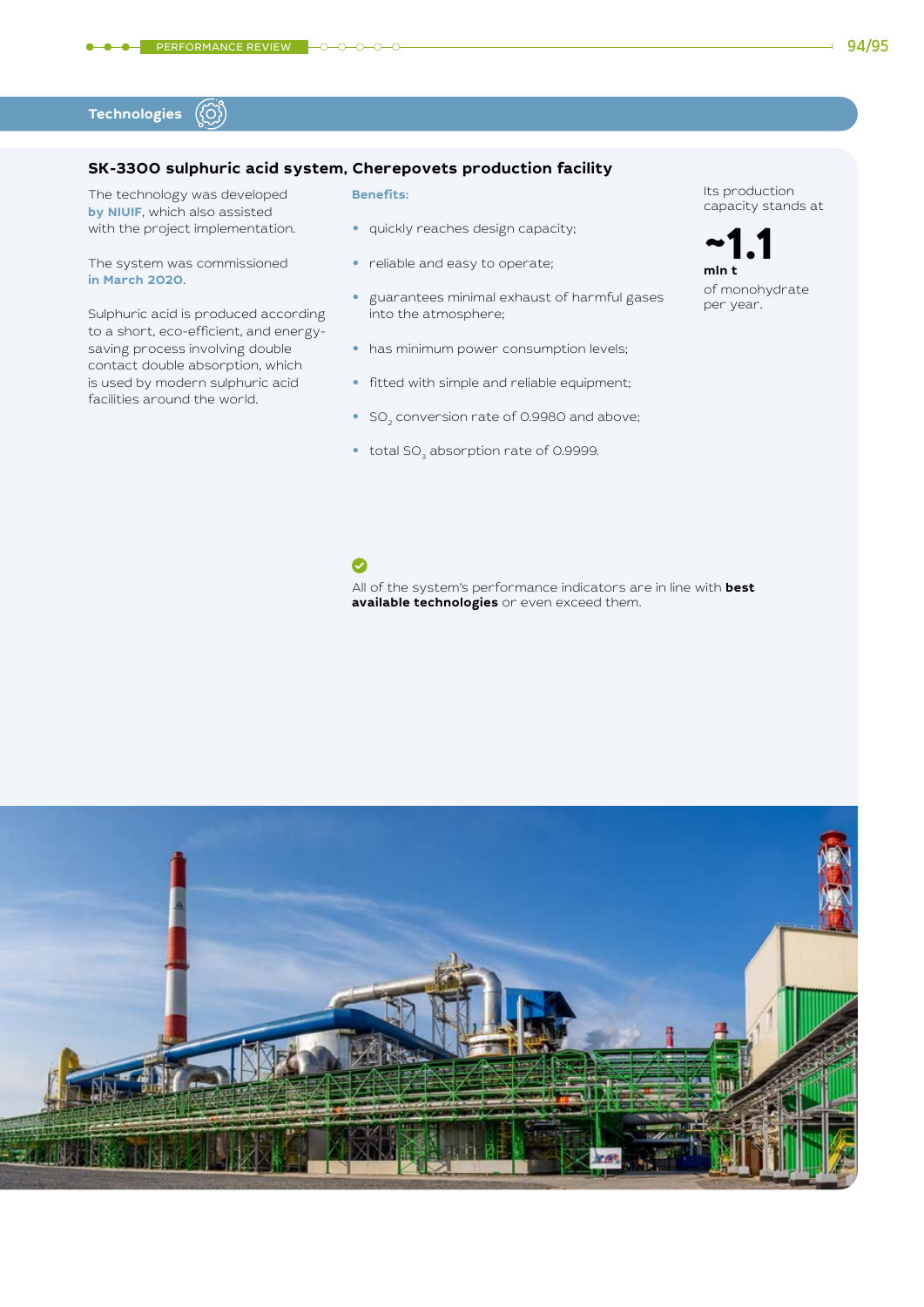# **SALES**

In 2020, PhosAgro's domestic fertilizer sales increased by 8.0% y-o-y and exceeded 2.9 mln t. This growth was driven by higher sales to Russian farmers as a result of the upsurge of the entire Russian agricultural sector.

Exports of all types of fertilizers in 2020 increased by 4.2% to 7.1 mln t. The growth was largely attributable to an advanced sales system as well as high quality and environmental efficiency of the fertilizers produced. Better sales were also prompted

by favourable weather conditions, high affordability of fertilizers for end consumers, and a temporary halt in fertilizer production in India and China in the spring as a result of the pandemic-related restrictions. All these factors supported the growth of PhosAgro sales in the key markets of Latin America, India and Africa.

Sales of phosphate-based fertilizers to North America over 12 months of 2020 amounted to about 316.5 kt, almost halving y-o-y on the back of the unfavourable pricing environment in the US market early in the year as well as Mosaic's petition against Moroccan and Russian phosphate imports. PhosAgro's flexible distribution allowed the Company to redirect products to other markets, including Canada and India, without any losses.

#### **SALES IN 2019–2020**

#### **Sales by category, kt**

| Item                               | 2019    | 2020    | Change 2020/2019, % |
|------------------------------------|---------|---------|---------------------|
| Phosphate rock                     | 3,256.4 | 3,151.8 | (3.2)               |
| Nepheline concentrate              | 1,189.8 | 1,159.0 | (2.6)               |
| <b>Total</b>                       | 4,446.2 | 4,310.8 | (3.0)               |
| <b>Phosphate-based fertilizers</b> |         |         |                     |
| DAP/MAP                            | 3,204.6 | 3,203.4 | O.O                 |
| <b>NPK</b>                         | 2,775.7 | 2,924.6 | 5.4                 |
| <b>NPS</b>                         | 616.O   | 912.2   | 48.1                |
| APP                                | 198.4   | 200.3   | 1.0                 |
| <b>MCP</b>                         | 377.4   | 378.6   | O.3                 |
| <b>PKS</b>                         | 82.9    | 49.8    | (39.9)              |
| <b>Total</b>                       | 7,255.0 | 7,668.9 | 5.7                 |
| Nitrogen-based fertilizers         |         |         |                     |
| Ammonium nitrate                   | 506.4   | 618.6   | 22.2                |
| Urea                               | 1,690.9 | 1,649.0 | (2.5)               |
| Ammonium sulphate                  | O.O     | 18.1    | >100                |
| <b>Total</b>                       | 2,197.3 | 2,285.7 | 4.0                 |
| <b>Total fertilizers</b>           | 9,452.3 | 9,954.6 | 5.3                 |
| Other products                     |         |         |                     |
| <b>STPP</b>                        | 103.5   | 93.3    | (9.9)               |
| Other                              | 82.2    | 90.4    | 10.0                |
| <b>Total other products</b>        | 185.6   | 183.7   | (1.0)               |